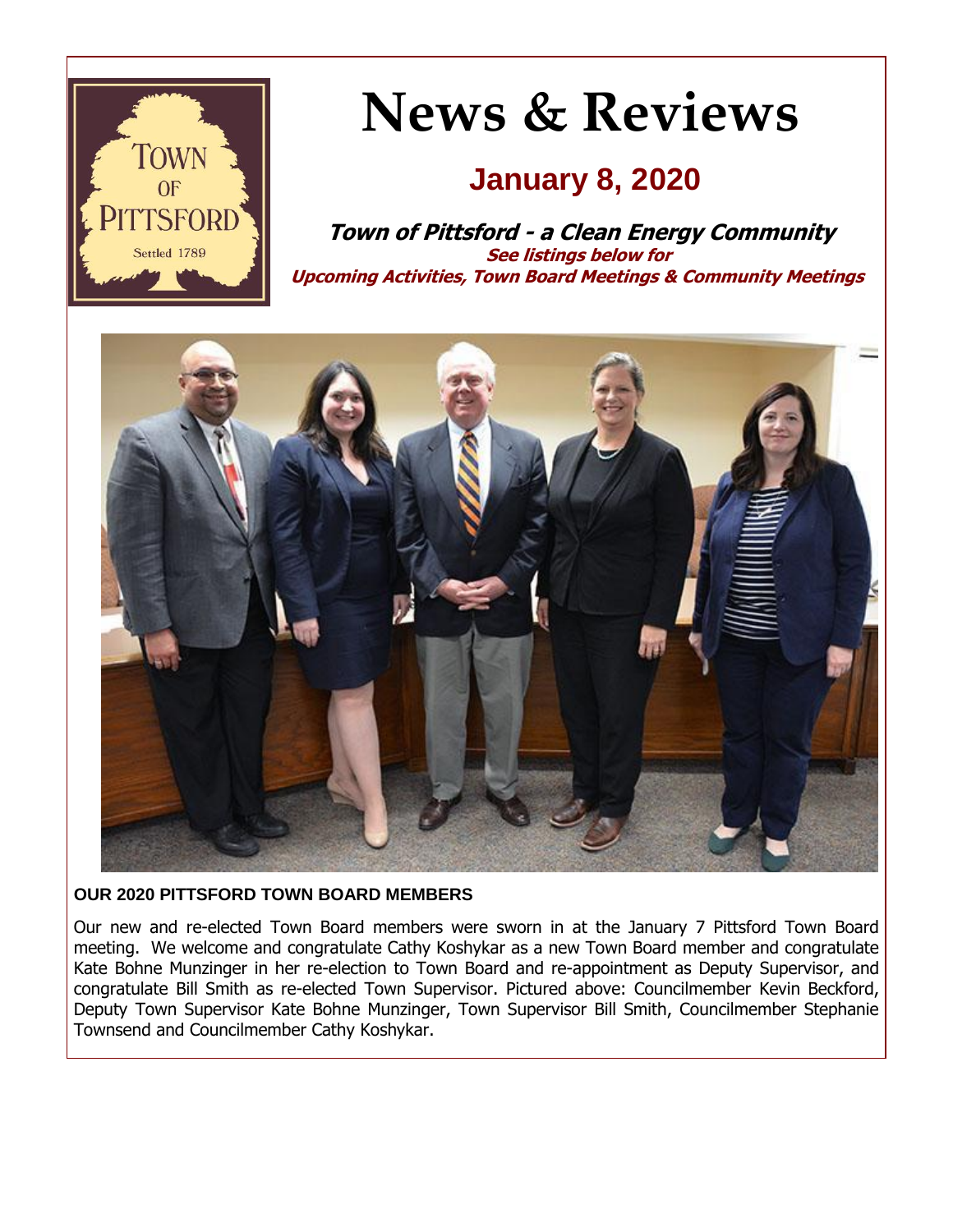#### **SUPERVISOR SATURDAY THIS WEEK WITH BILL SMITH | JANUARY 11**

Town Supervisor Bill Smith will hold his next monthly community open house this Saturday, January 11 from 9:00 - 10:00am at the Pittsford Community Library. Stop by and join the conversation to catch up on current issues, Town projects and other topics you might wish to discuss.

This casual open house, held in the Library's Fisher Meeting Room, enables residents who can't stop by to see the Supervisor during the work week a chance to speak to him directly. Come and discuss what matters most to you! Drop in - no registration required. The Pittsford Community Library is located at 24 State Street.



Supervisor Smith keeps an open door policy and also welcomes visits from residents at Town Hall during regular business hours Monday to Friday. As always, he's available by phone at 248-6220 and by email at [bsmith@townofpittsford.org.](mailto:bsmith@townofpittsford.org)

**MEET AN AMERKS PLAYER AND THE MOOSE AT THE LIBRARY TOMORROW (THURS.), 6:30PM** Hear one of Rochester's own hockey players read a book, demonstrate equipment, and sign autographs TOMORROW (this Thursday, January 9) from 6:30 - 7:15pm at the Pittsford Community Library. Check the Amerks website at [www.Amerks.com](http://r20.rs6.net/tn.jsp?f=001t3thPlGQxl_1qj5OPPoa-yAWlYIIwodvnM-lWc_1Ft-HHEMDMGxN4iesRijvs_FkiSZE-xrN73WPpwSBUPTSwsdnNPdwHRDwXZ6GfApgVC0qZ5TyvfmV8QpBs0RPoBotUiBF3J_qNNjJC_xX793Srsmtt53-zwh72WAEziAUyWukx75Z7GeLuKe7FTRGbSFC9mDSO4qw3iC6h4OTP9TwRrWjM-ab1HlkiXqxdknDK3VCdP-17htvkDBUX7xZ0FeXpi8ERWgNsMsrsyj01HexqxhmaQVAdyE7tMKKRob276N4nEEAuDTI6E_7oekFUhtl&c=uY0FgUbuAr5QUGsNJOLT_ohIS3YjIPgPMJ8d8aL8aB-8Nofh2NBSHQ==&ch=kPc6bP65rgBOzYqxWbuM49cjoY7-BmY_ZNkC8Qj2yVIwamEcaL4ZtA==) to see which player will be appearing. Moose the Mascot will join us as well, so be sure to bring your camera! The program, held in the Fisher Meeting Room, is free and suitable for all ages; no registration required. The Pittsford Community Library is located at 24 State Street.

And be sure to save the date for the **Library's Preschool Fair on Saturday, 1/18** from 10-11:30am in the Fisher Meeting Room. Meet representatives and receive information from many local preschools; children are welcome to attend with supervision.

#### **MARTIN LUTHER KING, JR. EVENTS NEXT WEEK, JANUARY 14 - 18**

Community members have organized events in Pittsford to honor the life and legacy of Dr. Martin Luther King, Jr. These will include movies, discussions, storytelling and family activities.

**January 14:** MOVIE & DISCUSSION - 13th (Not Rated)

Documentary that explores race, justice and incarceration in the United States. Location: Pittsford Community Library, Fisher Meeting Room | 6:00pm

**January 15:** PANEL DISCUSSION - Update on living the dream in Pittsford. Location: Pittsford

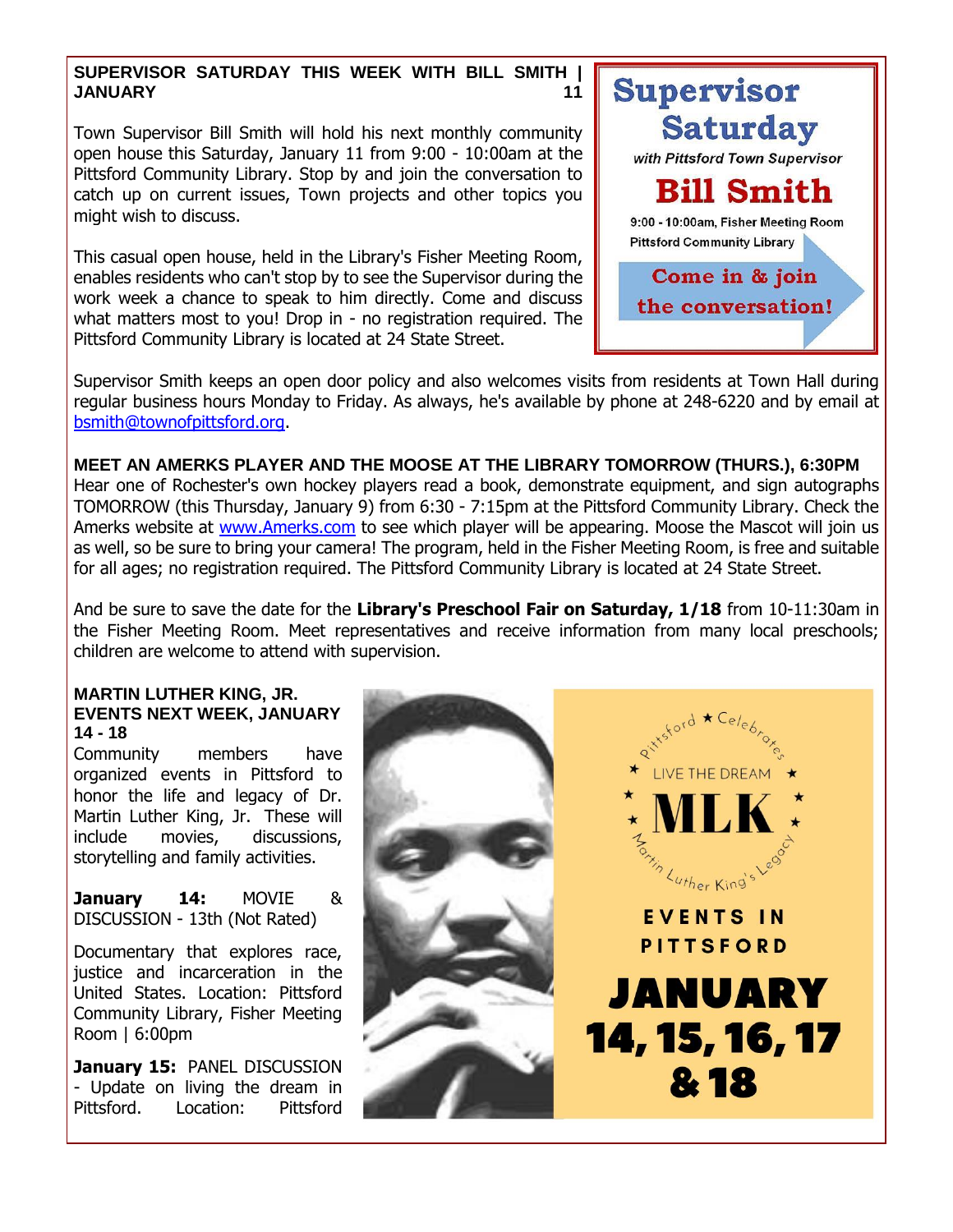Community Library, Fisher Meeting Room | 6:00pm

**January 16: MOVIE & DISCUSSION - I am Not Your Negro (PG-13)** Documentary based on James Baldwin's unfinished manuscript about civil rights leaders Medgar Evers, Malcolm X and Martin Luther King, Jr. Location: Pittsford Community Library, Fisher Meeting Room | 6:00pm

**January 17: FAMILY EVENT sponsored by Friends of Pittsford Village** Location: First Presbyterian Church of Pittsford Fellowship Hall | 6:30pm

**January 18:** AFRICAN STORY TELLING EVENT - Almeta Whitis Enjoy storytelling, songs, theater games and more in a family-oriented event. Location: Kings Bend Park, North Lodge | 2:00pm

These events have been developed thanks to the efforts of a Martin Luther King, Jr. community group.

#### **MARTIN LUTHER KING, JR. DAY MOVIE AT THE LIBRARY -** *GLORY* **| 1/20, 6:30PM**

In honor of Martin Luther King, Jr. Day, join us at the Pittsford Community Library on Monday, January 20 at 6:30pm for a screening of *Glory*, the story of the 54th Massachusetts Volunteer Infantry Regiment. Made up of all African-American soldiers - some Northern freemen, some escaped slaves - the regiment fought in one of the deadliest actions of the Civil War, serving with honor, strength, pride and courage in the face of racism and ignorance. Please note this movie is Rated R, due to language and battle violence.

The movie is free and open to the public; no registration required. The Pittsford Community Library is located at 24 State Street. For information about other upcoming Library programs, visit the [Library's](http://r20.rs6.net/tn.jsp?f=001t3thPlGQxl_1qj5OPPoa-yAWlYIIwodvnM-lWc_1Ft-HHEMDMGxN4os_1ie5_UUk8ugl5n75MhyPZ_hLWV96rt78TYa-E5x1i9lyG8KjJocZGeNip10abg6MKgBoP5qATdT1csEkq-8OWhAA20ntgreM1wh5IB8yWB2b2MhiGafhosNQpLwj03H0dkxOFJmfgbCwE8uowJyUHzX6s0p6Y_E9JFSI_5eaMZ9L-PQTVqwxxSSgVjnA6xRJvpO7KDQLbLZ0o8CfTiW170g2lqxn-yMjsc45_FWhW-3mLahURYbhQddZZxP8jCyjNkuxLzalP_YMs5ngcBjrOI2nIYuyOy4JnwKRVyVOcMEpaajrUTi9KIJ3RMJDyJliwhjSjxjMqZDJ8ZIOQpRVpS-13RX2Lg==&c=uY0FgUbuAr5QUGsNJOLT_ohIS3YjIPgPMJ8d8aL8aB-8Nofh2NBSHQ==&ch=kPc6bP65rgBOzYqxWbuM49cjoY7-BmY_ZNkC8Qj2yVIwamEcaL4ZtA==)  [online program calendar](http://r20.rs6.net/tn.jsp?f=001t3thPlGQxl_1qj5OPPoa-yAWlYIIwodvnM-lWc_1Ft-HHEMDMGxN4os_1ie5_UUk8ugl5n75MhyPZ_hLWV96rt78TYa-E5x1i9lyG8KjJocZGeNip10abg6MKgBoP5qATdT1csEkq-8OWhAA20ntgreM1wh5IB8yWB2b2MhiGafhosNQpLwj03H0dkxOFJmfgbCwE8uowJyUHzX6s0p6Y_E9JFSI_5eaMZ9L-PQTVqwxxSSgVjnA6xRJvpO7KDQLbLZ0o8CfTiW170g2lqxn-yMjsc45_FWhW-3mLahURYbhQddZZxP8jCyjNkuxLzalP_YMs5ngcBjrOI2nIYuyOy4JnwKRVyVOcMEpaajrUTi9KIJ3RMJDyJliwhjSjxjMqZDJ8ZIOQpRVpS-13RX2Lg==&c=uY0FgUbuAr5QUGsNJOLT_ohIS3YjIPgPMJ8d8aL8aB-8Nofh2NBSHQ==&ch=kPc6bP65rgBOzYqxWbuM49cjoY7-BmY_ZNkC8Qj2yVIwamEcaL4ZtA==) or call 249-5481.

#### **TOWN AND COUNTY 2019 PROPERTY TAX BILLS HAVE BEEN MAILED - DUE 2/10**

Pittsford residents: if your property taxes are not in escrow, you should have received your 2020 Town and County tax bill in the mail by this time. If you have not received your tax bill please do one of the following to obtain a copy of your bill:

1) Download and print a copy directly from the Monroe County website at [www.monroecounty.gov/apps/propertyapp.php,](http://r20.rs6.net/tn.jsp?f=001t3thPlGQxl_1qj5OPPoa-yAWlYIIwodvnM-lWc_1Ft-HHEMDMGxN4kCYpWKxxvcwyv0uYQUZwewusbm2oqBPpfM5Gvvy4H1jA6nyrHLUgSh4zt4gAjMNYdeVZuT_9PnZdEYm4k0S1fe6HzX7fSX-o2udavWT2AJl-SZnjicgCvJDvpPAfzFF4h9RbRfKPU1EKtgarmhBGVvMkxH7yijXgbVyJ0YKXR3M-2cHZJWDMjYi9j5ff_ab4yH_8O3xYDPDXgRkcUiUnVLw8CdjBNc73AqOzXPUgXcrukIyL4kh_-bzJpR_5GRDzJ4NmIYjH5H2&c=uY0FgUbuAr5QUGsNJOLT_ohIS3YjIPgPMJ8d8aL8aB-8Nofh2NBSHQ==&ch=kPc6bP65rgBOzYqxWbuM49cjoY7-BmY_ZNkC8Qj2yVIwamEcaL4ZtA==) OR

2) Call the Town Tax Office at 585-248-6215 to have a copy of the bill emailed to you, OR

3) Email the Town Clerk/Tax Receiver at: *Idillon@townofpittsford.org* to receive a copy of your bill.

**The interest-free Town and County property tax payment deadline is February 10; first installments are also accepted by or before February 10.** Please be sure to read all the instructions and information written on the back of your bill carefully. Payments may be made at Pittsford Town Hall (11 South Main Street), [online,](http://r20.rs6.net/tn.jsp?f=001t3thPlGQxl_1qj5OPPoa-yAWlYIIwodvnM-lWc_1Ft-HHEMDMGxN4kCYpWKxxvcwyv0uYQUZwewusbm2oqBPpfM5Gvvy4H1jA6nyrHLUgSh4zt4gAjMNYdeVZuT_9PnZdEYm4k0S1fe6HzX7fSX-o2udavWT2AJl-SZnjicgCvJDvpPAfzFF4h9RbRfKPU1EKtgarmhBGVvMkxH7yijXgbVyJ0YKXR3M-2cHZJWDMjYi9j5ff_ab4yH_8O3xYDPDXgRkcUiUnVLw8CdjBNc73AqOzXPUgXcrukIyL4kh_-bzJpR_5GRDzJ4NmIYjH5H2&c=uY0FgUbuAr5QUGsNJOLT_ohIS3YjIPgPMJ8d8aL8aB-8Nofh2NBSHQ==&ch=kPc6bP65rgBOzYqxWbuM49cjoY7-BmY_ZNkC8Qj2yVIwamEcaL4ZtA==) or at Canandaigua National Bank (18 State Street, Pittsford). Please note there is a 3% service charge for online payments.

It is also **strongly** advised that you do NOT pay by electronic check, as these payments do not receive a U.S. postmark and may arrive late. The payment stub (see page 2 of your tax bill) must accompany your payment. Please include a phone number on your check, if possible.

**Please also note:** If you are paying your tax bill with an online bill pay (electronic banking) system through your bank, please be aware that your bank still generates and mails a paper check to the Town and it may take as long as two weeks or more to reach the Town offices. This type of mail does not receive a USPS postmark. Therefore, the Town can only consider your payment received on the date it is physically received in our office.

**UNITED CHURCH OF PITTSFORD PANCAKE BREAKFAST IS THIS SATURDAY, JANUARY 11**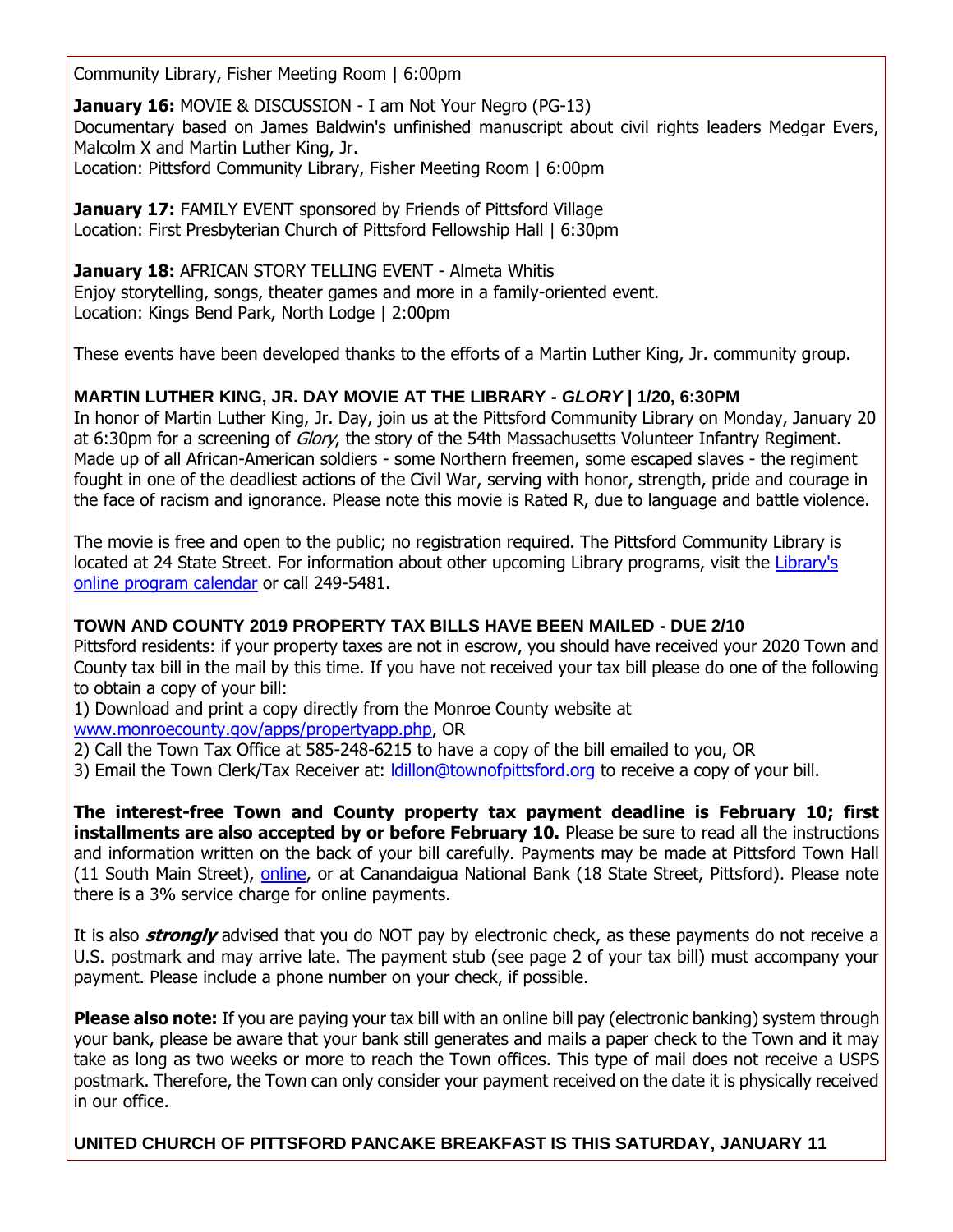#### *Proceeds benefit Pittsford Youth Services*

The United Church of Pittsford's monthly "Rise & Shine" Community Breakfast program is this Saturday, January 11 from 8:00-10:00am at the church (123 South Main Street at Sunset Boulevard); proceeds will benefit the Pittsford Youth Services. Breakfast is \$5.00 per person and includes pancakes served with maple syrup, whipped cream and blueberry topping, sausage links, scrambled eggs, coffee, tea, and juice. The program is held on the second Saturday of each month from October through May, with the proceeds supporting local charities. For more information call 586-6870 or email [ucpittsford@gmail.com.](mailto:ucpittsford@gmail.com?subject=Rise%20%26%20Shine%20Community%20Breakfast)

#### **REFUSE DISTRICT ENROLLMENT FOR 2021 UNDERWAY THROUGH APRIL 30**

In response to interest expressed by residents, the Town has enabled residents to create refuse districts for their neighborhoods. Creating a refuse district means significantly lower cost to residents for trash collection and would reduce garbage truck traffic on residential streets to one visit, once a week. Setting up a Refuse District and setting the boundaries of the district are entirely up to the residents of a district this is an optional program. The residents decide the boundaries of the district, then inform the Town of their decision. The Town will guide interested residents through the process. In 2019, five neighborhoods completed the process and enabled their refuse districts for 2020. **January 1 - April 30, 2020 is the enrollment period for setting up a refuse district that will begin service in 2021.** Find complete information about setting up a Refuse District at [www.townofpittsford.org/refuse-districts.](http://r20.rs6.net/tn.jsp?f=001t3thPlGQxl_1qj5OPPoa-yAWlYIIwodvnM-lWc_1Ft-HHEMDMGxN4jCClRA7kHsWZ_53kqQXlD2UsOFHgxdLa3_mtr_D05VD6xr_UOAps7877jyFBKlm4eI8cp6NESZip-GiyCncB4XNXwT2RCMS-cX6dRPoYVnFxGShOenhTtswKBwO8_5AQXzLkQIvBBQm6lcA1zmQHwQ0fT3-iaDbNtq10GJphKS4R5dAt8vaw7tGwWQd8K9Kgp2Qg_HuOrFX6RVgN0cd2nommR5KE0M7yUnIy35Y1tXEteubvpq_CZ3r0DbSvAfaIPWNk062bLZf&c=uY0FgUbuAr5QUGsNJOLT_ohIS3YjIPgPMJ8d8aL8aB-8Nofh2NBSHQ==&ch=kPc6bP65rgBOzYqxWbuM49cjoY7-BmY_ZNkC8Qj2yVIwamEcaL4ZtA==)

#### **SAVE THE DATE: SWEETHEART DANCE IS FEBRUARY 7**

Be sure to save the date for the Pittsford Recreation Department's annual Sweetheart Dance to be held Friday, February 7 from 6:30 - 9:00pm at the Spiegel Pittsford Community Center (35 Lincoln Avenue). Girls ages 5 to 13 can dance the night away with their father or a special someone, such as a grandfather or uncle, as their guest.

Music, refreshments and dancing will make this event a memorable evening! A professional DJ will provide music and fun activities. For an additional fee, a photographer will be available to capture the memory with a keepsake photo. You don't want to miss out on this special night so register early as space is limited (\$17 per person). To [register online](http://r20.rs6.net/tn.jsp?f=001t3thPlGQxl_1qj5OPPoa-yAWlYIIwodvnM-lWc_1Ft-HHEMDMGxN4kERQ1E2nFJBsS3VGBd5CV3QtH4NjDkLOfmoxUlqGEvJ973afBq-XqMx4pKbR5B9e0laZPYWjh0iAToGtCRLRTOqsiNpYZ2Exd1UM50lrhhOfrNDVrJKPAhLtupAgzIcRHNTwbqG_98E1wrU7jm88sYu7bvZAYJylVP3VV9ENqTKqYEOP2Pp68MtDar50-EjlcabhIHUD5GQTvjwMDaN_4sVKR99nDxB9sp1GP3ch-D9yOY2MEoWwKzNFYFDO15nhUE2r36PRIiH8Hy-zFDjmunzvNgLGGkDMwkvVNZOo_mb&c=uY0FgUbuAr5QUGsNJOLT_ohIS3YjIPgPMJ8d8aL8aB-8Nofh2NBSHQ==&ch=kPc6bP65rgBOzYqxWbuM49cjoY7-BmY_ZNkC8Qj2yVIwamEcaL4ZtA==) click the link and see the "Family and Youth" section, or stop by the Spiegel Pittsford Community Center to register in person.

#### **SENIORS CLASSES FOR HEALTH AND FUN AT THE COMMUNITY CENTER**

You may know about our special programs, speakers and luncheons for seniors held in the VanHuysen Community Room at the Spiegel Pittsford Community Center, but did you also know we offer a variety of ongoing seniors classes designed for healthy fun? Seniors can keep moving and have a great time with **non-impact aerobics**, **line dancing**, **Zumba** and **square dancing** - no experience necessary! Or try **Feldenkrais** for flexibility and pain alleviation, **Balance class** for strength and mobility, or a **special exercise class for those with arthritis**. Our **yoga** and **tai chi** classes are suitable for multiple levels of experience and ability.

Classes are free to Pittsford residents and most are \$3.00 per class for non-residents; Feldenkrais and Balance classes are free for all. For a complete schedule of our health and wellness classes for seniors, see our [Seniors Programs online information](http://r20.rs6.net/tn.jsp?f=001t3thPlGQxl_1qj5OPPoa-yAWlYIIwodvnM-lWc_1Ft-HHEMDMGxN4iYSnxrK9k08sMlVP2XotR0VSKE4nK_XchW63McoaLSN7DzP0gU6-RSVxMiecPLxE2iQ59xkM8swOamAja1l3S3xfAqSAbuDcygMf_32LRJ47lXKvtVCNl5tPl_8ASxU3PkdUoMvJFdsMVFEElNO0pQKqRf_5KgXwlEh8oRFpYMYo4kWptntusKhnsLeegIMMkjf-bFA4gcv1ZiaTCu8mnBZvjagLyknzRM3t75G6Cgf-ARhj9Qujydri2NArwdkAm-P5DZ-YfttxTDXqrAzsGzo5Ig3iTXK__GztPCnUXkA9LOlFfBeTeg=&c=uY0FgUbuAr5QUGsNJOLT_ohIS3YjIPgPMJ8d8aL8aB-8Nofh2NBSHQ==&ch=kPc6bP65rgBOzYqxWbuM49cjoY7-BmY_ZNkC8Qj2yVIwamEcaL4ZtA==) or call the Senior Center at 248-6235.

The Town of Pittsford's Community Center is located at 35 Lincoln Avenue. To learn more about all of our programs, activities and services for seniors [click HERE to visit the Seniors page](http://www.townofpittsford.org/home-seniors?utm_source=eNews+1-8-20&utm_campaign=eNews+01-08-20&utm_medium=email) on the Town website or call our Senior Programs Office at 248-6235.

#### **REMINDERS**

#### **CHRISTMAS TREE RECYCLING UNDERWAY**

You can be green even in the winter - recycle your Christmas tree! Town of Pittsford crews will pick up trees placed curbside as long as all plastic bagging and all decorations are removed. Weather permitting,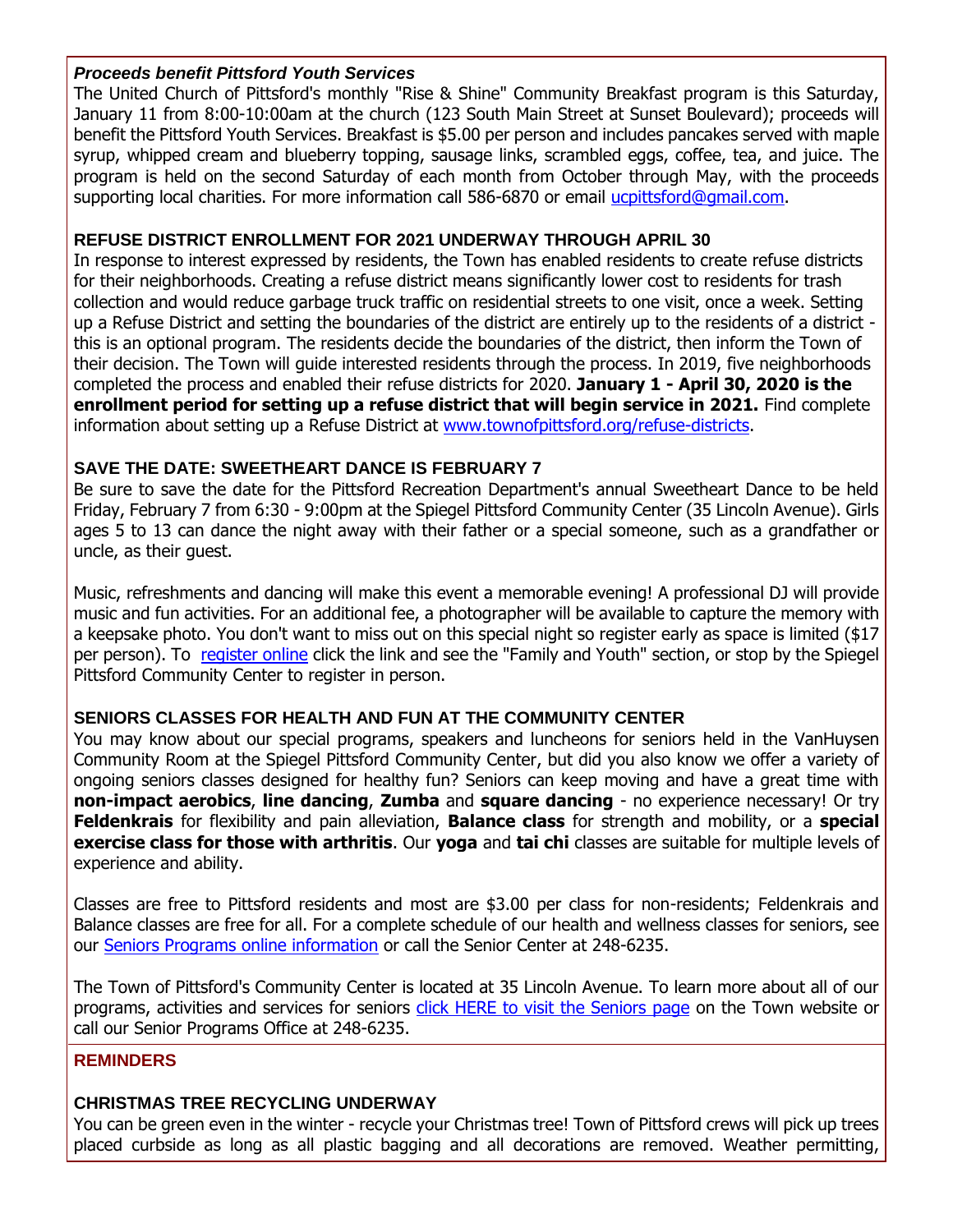Christmas trees are picked up each year from the week after Christmas through the end of January. Christmas trees may also be dropped off at the Highway Garage, 60 Golf Avenue, from 7AM until dark, Monday through Saturday. All trees gathered will be chipped and reused as mulch. The mulch will be available free to residents in the spring at the East Street storage site located just before the gate to the Town Parks Department office building (enter at 34 East Street).

#### **SEASONAL PARKING RESTRICTIONS IN EFFECT THROUGH APRIL 1, 2020**

In order to facilitate snow removal, Town of Pittsford seasonal parking restrictions are in effect from November 15 (this Friday) through April 1, 2020. Parking of any vehicle on public roads - including state highways and on the shoulder of all roads - is prohibited each year from November 15 through April 1 in all areas within the Town and outside of the Village. During this time, please don't park on or along public roads outside of the Village. Please note violators may be ticketed or towed.

When the snow flies, we need roadsides clear of vehicles so our plows can get through. This is especially true in neighborhoods, where the streets are narrower. Vehicles parked along the roadside can hinder plows accessing your neighborhood. Please help us keep our streets safe and accessible!

#### **EMERGENCY CLOSINGS INFORMATION**

In the case of major weather events or other emergencies, information about facility closings and program/event cancellations will be announced on the Town's website [www.townofpittsford.org,](http://townofpittsford.org/?utm_source=eNews+1-8-20&utm_campaign=eNews+01-08-20&utm_medium=email) [Facebook](https://www.facebook.com/pages/Town-of-Pittsford/139082619464200)  [page Town of Pittsford,](https://www.facebook.com/pages/Town-of-Pittsford/139082619464200) and [Twitter feed @pittsfordtown,](http://r20.rs6.net/tn.jsp?f=001t3thPlGQxl_1qj5OPPoa-yAWlYIIwodvnM-lWc_1Ft-HHEMDMGxN4uiaksRlwv3QKt4FMEvCNjDgYtFOlNU-_rBSiCtirR1e9MuQHZmPPIB6rV4kX4keVBcmAy7EIXFmebBqfr_76wdjC-VkIt5LxqPJN-J2E4Bx7Et5-2L308Kf3XZAcToHpw==&c=uY0FgUbuAr5QUGsNJOLT_ohIS3YjIPgPMJ8d8aL8aB-8Nofh2NBSHQ==&ch=kPc6bP65rgBOzYqxWbuM49cjoY7-BmY_ZNkC8Qj2yVIwamEcaL4ZtA==) as well as on local television and radio stations and Pittsford's [Cable TV 12 Channel 1303 government access station.](http://townofpittsford.org/home-channel12?utm_source=eNews+1-8-20&utm_campaign=eNews+01-08-20&utm_medium=email) TV-12 Channel 1303 announcements can be viewed live any time via the [TV-12 Channel 1303 page on the Town website.](http://townofpittsford.org/home-channel12?utm_source=eNews+1-8-20&utm_campaign=eNews+01-08-20&utm_medium=email)

#### **ASL INTERPRETER AT TOWN BOARD MEETINGS**

The Town of Pittsford provides an American Sign Language interpreter at every meeting of the Pittsford Town Board, to interpret for those who need this service.

#### **UPCOMING COMMUNITY ACTIVITIES IN PITTSFORD**

- **Coats for Seniors Coat Drive** donate new or gently worn coats to be distributed to seniors citizens in need across Monroe County; drop off at the Spiegel Pittsford Community Center Senior Programs office, 35 Lincoln Avenue. For more information about donating and/or receiving a coat, stop by or call the Senior Programs Office at 248-6235; **coats are still being collected**.
- [United Church of Pittsford Rise & Shine Community Breakfast,](http://r20.rs6.net/tn.jsp?f=001t3thPlGQxl_1qj5OPPoa-yAWlYIIwodvnM-lWc_1Ft-HHEMDMGxN4ibgF_OkCc1cOteZU3ridE4Y5COnwRgffC9FESFWBPcMv3rxQgUyZqUXWnloKwv5oDnbv9n5VD8jz2wbb-n0iCbGcnjeLkK09prj93QGwdJuX0DZD0Z7kU8r5Au8am9sPVP0fPQLOlCLr55P-OFeA_VuL-2bsZtz0ihUI8H5jgn1SZ-2uNu_vxbL4Pbvrr7H8R15qE3RX8BGTGyJSgRvR1C4sVa2-55OJEg9PPLoj2fz&c=uY0FgUbuAr5QUGsNJOLT_ohIS3YjIPgPMJ8d8aL8aB-8Nofh2NBSHQ==&ch=kPc6bP65rgBOzYqxWbuM49cjoY7-BmY_ZNkC8Qj2yVIwamEcaL4ZtA==) Saturday, January 11, 8:00- 10:00am, United Church of Pittsford, 123 South Main Street at Sunset Boulevard; all are welcome, breakfast is \$5.00 per person and includes pancakes served with maple syrup, whipped cream and blueberry topping, sausage links, scrambled eggs, coffee, tea, and juice; proceeds to benefit Pittsford Youth Services. The breakfast is held the second Saturday of each month from October through June, benefiting a different charity each time. More info 586-6870 or email [ucpittsford@gmail.com](mailto:ucpittsford@gmail.com?subject=Rise%20and%20Shine%20Pancake%20Breakfast)
- **Supervisor Saturday with Bill Smith** join the conversation with Town Supervisor Bill Smith at this casual open house, topics of discussion based upon attendee interest; Saturday, January 11, 9:00 - 10:00am, Fisher Meeting Room (first floor), Pittsford Community Library, 24 State Street
- **Martin Luther King Jr. Celebration Event - Film and Discussion: 13th** [Not Rated], Tuesday, January 14, 6:00pm, Pittsford Community Library Fisher Meeting Room (first floor), 24 State Street
- **Martin Luther King Jr. Celebration Event - Panel Discussion: Update on Living the Dream in Pittsford**, Wednesday, January 15, 6:00pm, Pittsford Community Library Fisher Meeting Room (first floor), 24 State Street
- **Martin Luther King Jr. Celebration Event - Film and Discussion: I am Not Your Negro** [PG-13], Thursday, January 16, 6:00pm, Pittsford Community Library Fisher Meeting Room (first floor), 24 State Street